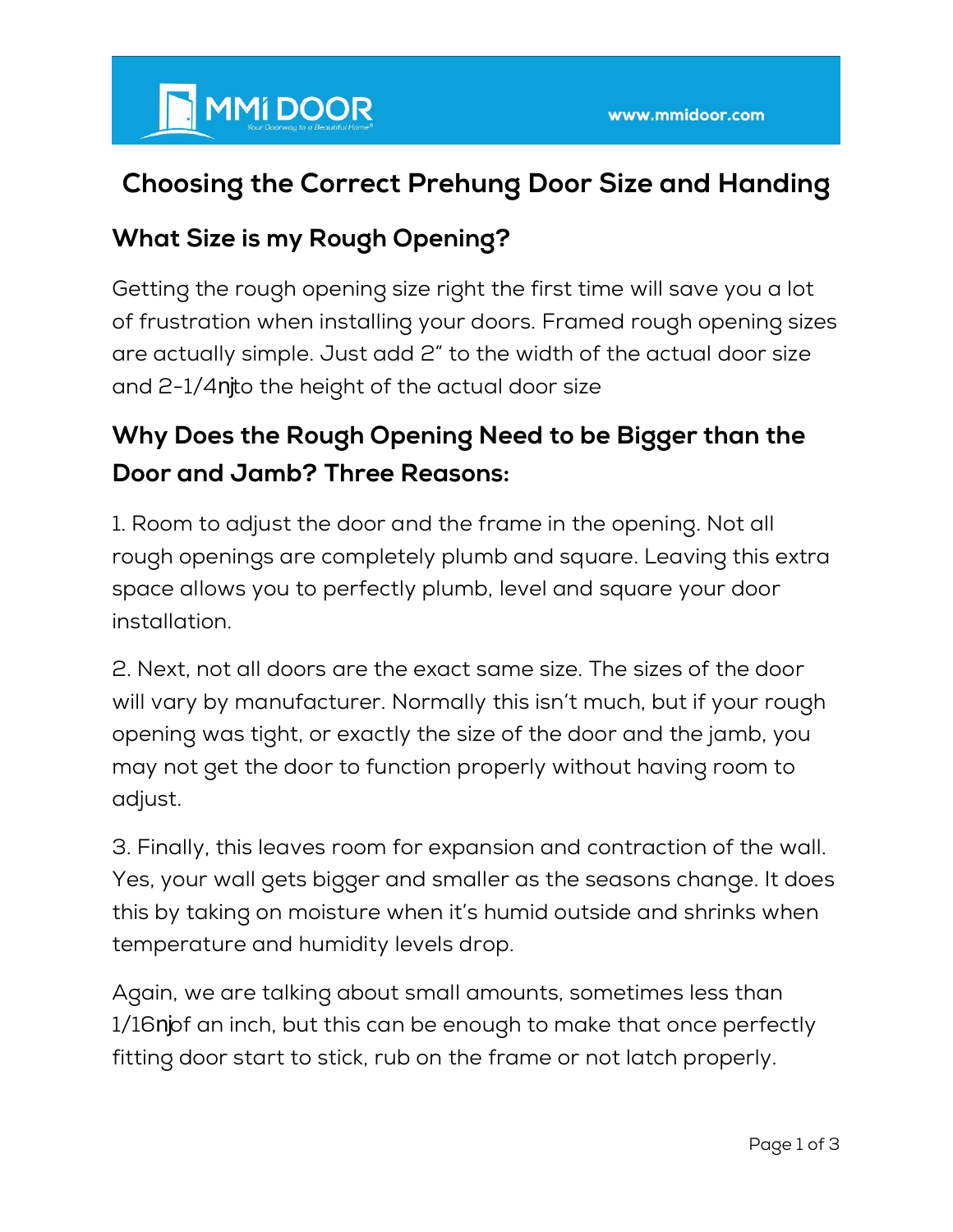#### **Rough Opening Tips**

•Verify the width and height of the door frame are each 1/2 smaller than the rough opening width/height.

•Verify the rough opening is square. The diagonal measurements should be the same. Maximum allowable deviation from square is normally 1/4 .

•Verify the rough opening is level and plumb. The maximum allowable deviation is 1/8 to 1/4 .

#### **What is my Door Handing?**

The easiest way to determine your door handing:

Step into the open doorway with your back to the hinges. You will be standing sideways in the opening, looking at the jamb side where the door latches. If the door and hinges are on the left side, it is a lefthand door. If the door and hinges are on the right side, it is a righthand door. Simple.